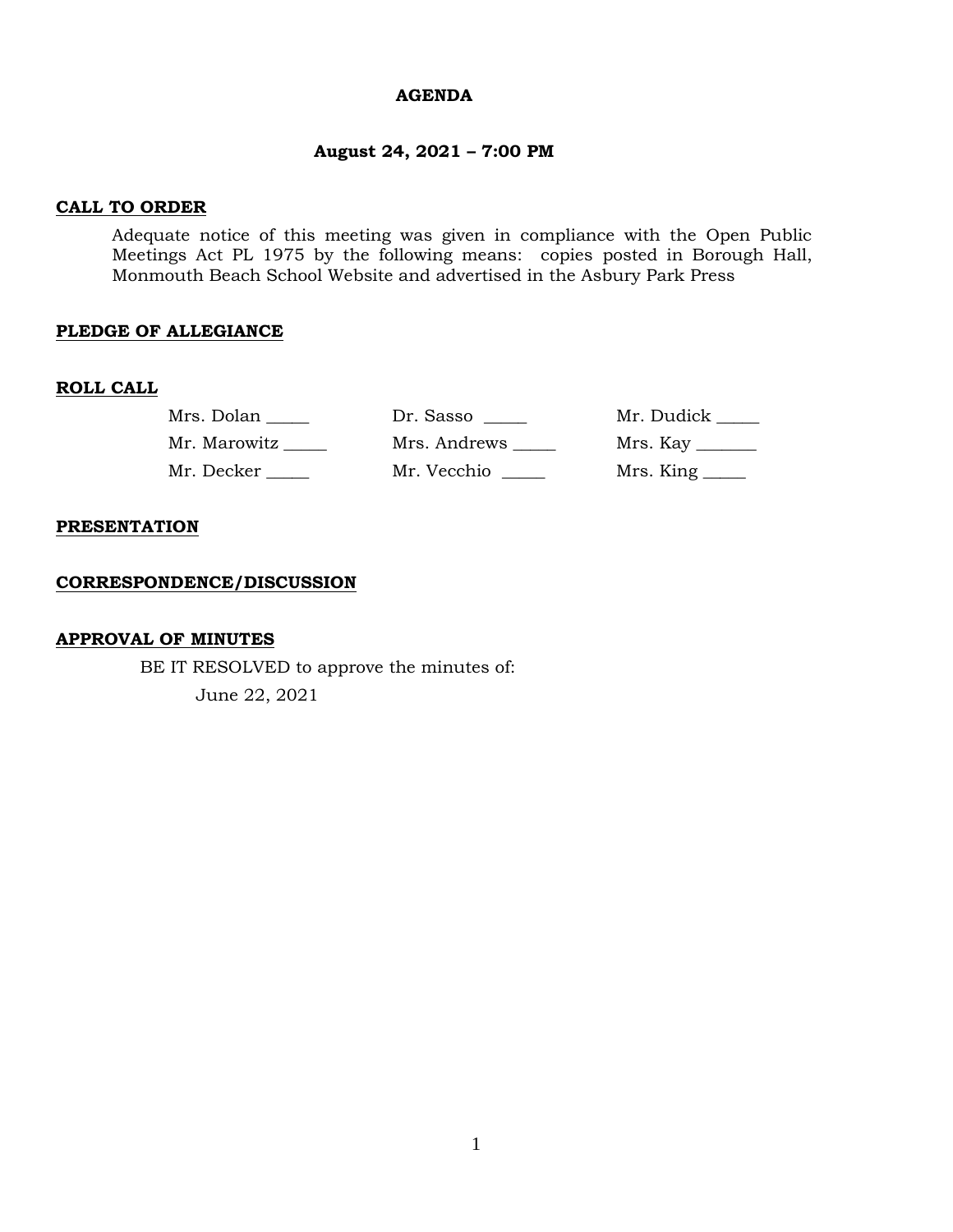## **SUPERINTENDENT'S REPORT**

A. BE IT RESOLVED to approve the following statistical information:

| Preschool | 20 | Grade 3-1 | 12 | Grade 6-1 | 12 |
|-----------|----|-----------|----|-----------|----|
| K         | 19 | Grade 3-2 | 12 | Grade 6-2 | 12 |
| Grade 1-1 | 11 | Grade 4-1 | 14 | Grade 7-1 | 13 |
| Grade 1-2 | 11 | Grade 4-2 | 13 | Grade 7-2 | 13 |
| Grade 2-1 | 14 | Grade 5-1 | 14 | Grade 8-1 | 18 |
| Grade 2-2 | 16 | Grade 5-2 | 15 | Grade 8-2 | 18 |

# **Student Enrollment as of June 18, 2021 Total 257**

- B. Harassment Intimidation and Bullying BE IT RESOLVED to (affirm, deny or modify) the HIB Form as presented by Mrs. Jessica Alfone.
- C. BE IT RESOLVED to approve the following security drills: Fire Drill – Thursday, July 29, 2021 at 12:30 p.m. Security Drill – Tabletop Exercise – July 21, 2021 at 10:00 a.m.
- D. BE IT RESOLVED to approve the SOA for Paraprofessional Staff for the 2021- 2022 school year.
- E. Per NJQSAC requirements, BE IT RESOLVED to report the following placements results from the NJQSAC review process during the 2020-2021 school year:

| <b>NJQSAC</b> Areas      | Initial Placement (June 2021) |
|--------------------------|-------------------------------|
| Instruction & Program    | 90%                           |
| <b>Fiscal Management</b> | 100%                          |
| Governance               | 94%                           |
| Operations               | 100%                          |
| Personnel                | 94%                           |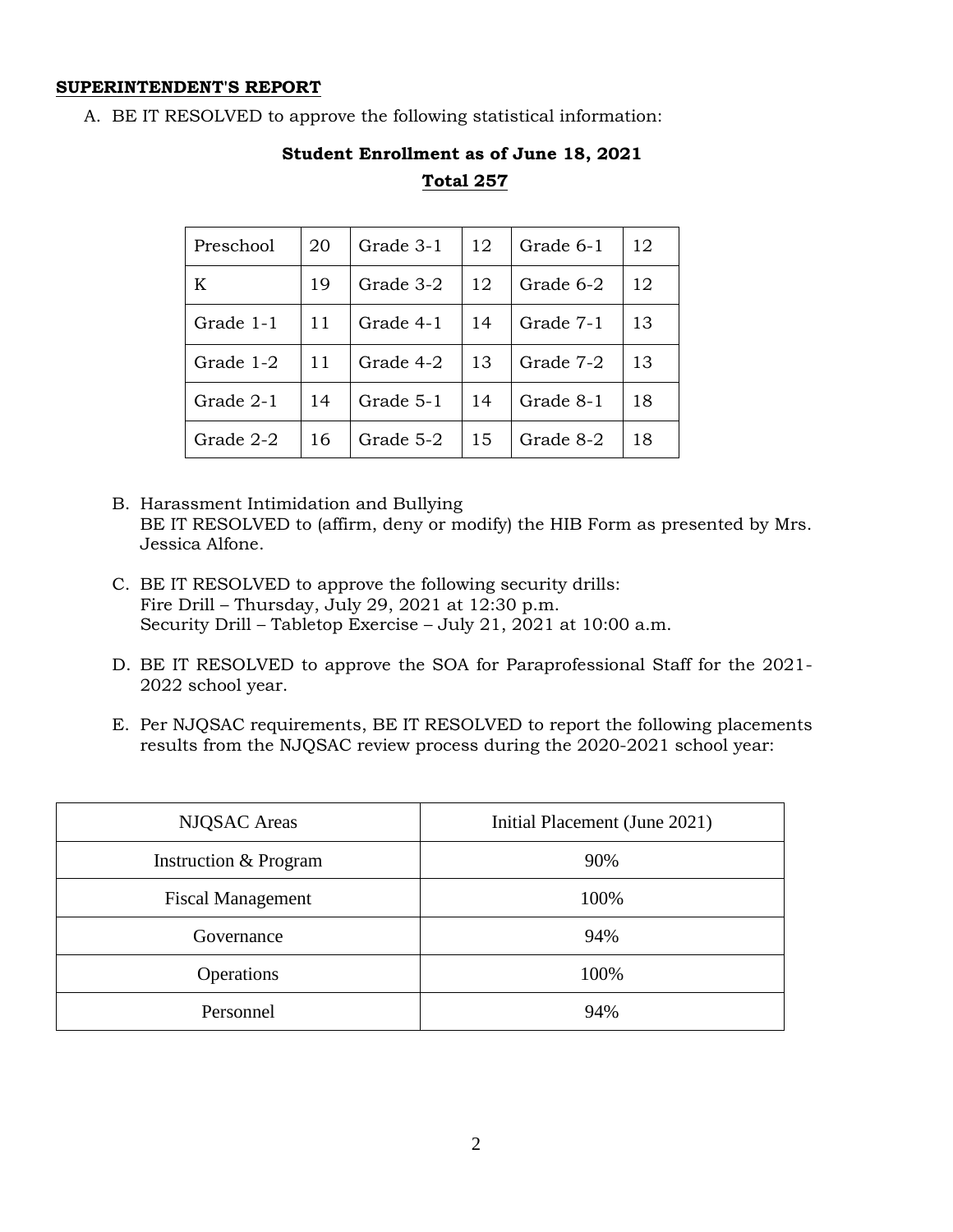## **PTO PRESENTATION – Caroline Quattrochi**

## **PUBLIC DISCUSSION**

In compliance with Open Public Meetings Act PL 1975, Chapter 10:4-12 subsection b, - A public body may exclude the public only from that portion of a meeting at which the public body discusses any matter involving the employment, appointment, termination of employment, terms and conditions of employment evaluation of the performance of promotion or discipline of any specific prospective public officer or employees or current public offer or employee employed or appointed by the public body, unless all the individual employees or appointees whose rights could be adversely affected request in writing that such matter or matters be discussed at a public meeting. As per Board Bylaws, 0167, public participation in Board Meetings, such remarks are to be limited to five minutes duration. The Board of Education, though affording the opportunity for members of the public to comment will not engage and/or make remarks concerning matters of student confidentiality and/or matters of personnel wherein employees of the District have not been given notice of the Board's intent to discuss their terms and conditions of employment. Members of the public are reminded that though they are afforded the opportunity to address the Board, they are not given license to violate the laws of slander. Comments made by members of the public that are not in keeping with the orderly conduct of a public meeting will be asked to yield the floor and if they fail to do so may be subject to charges under New Jersey statues associated with disruption of a public meeting.

## **FINANCE**

Chair: Ken Marowitz

Vincent Sasso, Joseph Vecchio, Boyd Decker

- A. BE IT RESOLVED to approve the following financial reports;
	- July-August 2021 Bill List in the amount of \$291,517.07
	- Payroll Gross total for July 2021 in the amount of \$66,166.81
	- Report of Board Secretary May Report June Report

| Fund 10 -            |                | \$1,519,575.36 | \$1,404,608.66 |
|----------------------|----------------|----------------|----------------|
| Fund 20 -            | \$             | 5,916.00       | 839.42         |
| Fund 40 -            | $\mathbb{S}^-$ | 0.00           | 0.00           |
| Capital Reserve      |                | 242,224.73     | 242,244.64     |
| Maintenance Res      | \$             | 355,156.54     | 355,185.74     |
| Emergency Reserve \$ |                | 10,204.65      | 10,205.49      |
|                      |                |                |                |

- Monthly transfer report for May, 2021. *(Attachment 1)*
- Pursuant to NJAC 6:l20-2.13(d), I certify as of May 2021, and June 30, 2021 no budgetary line item account has been over expended in violation of NJAC 6:20-22.13 (ad). I hereby certify that all of the above information is correct.
- Board Certification:

Pursuant to NJAC 6:20-2.3 (e), we certify that as of May 31, 2021 and June 30, 2021, after review of the Secretary's Monthly Report and upon consultation with the appropriate district officials, that to the best of our knowledge, no major account or fund has been over expended in violation of NJAC 6A:23A-22.13(b) and that sufficient funds are available to meet the district's financial obligations for the remainder of the fiscal year.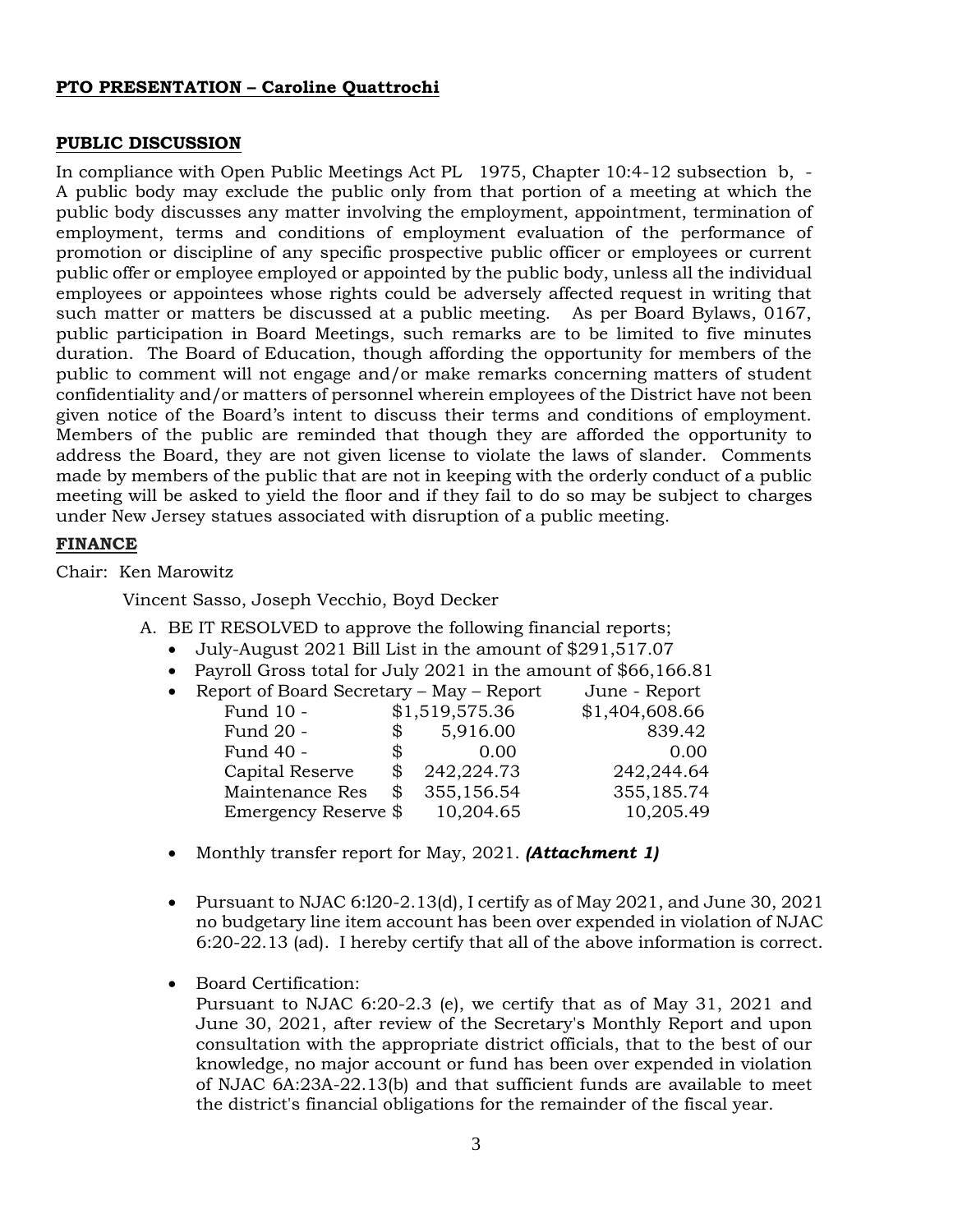- B. BE IT RESOLVED to approve the following contract for NJ Care, LLC from July 1, 2021 through June 30, 2022: The fee for BCBA consultation services is \$125/hour The fee for direct services (ABA therapy/Discrete Trial Teaching) is \$65/hour School Year 2021-2022
	- a) Not to exceed 210 hours of behavior analytic consultation by a BCBA throughout the 2021-2022 academic school year (~5 hours/week of behavior analytic consultation)
		- a. Budget: not to exceed \$26,250
	- b) Not to exceed 17.5 hours/week of direct service throughout the 2021-2022 academic school year
		- a. Budget: not to exceed \$45,500
- C. BE IT RESOLVED to approve the following regular tuition contracts with Monmouth Beach School in the amount of \$6,500.00 per student for the 2021-2022 school year: SD, AG, AK, MF, GP, AS, BS (10% Sibling Discount), PT, JV.
- D. BE IT RESOLVED to approve the following preschool tuition contracts with Monmouth Beach School in the amount of \$6,500.00 per student for the 2021-2022 school year: AA, VA,BB, DB, EB, EC, JC, GC, TC, HC, NC, CF, SF, JG, HH, JH, GJ, JK, KL CL, AL, AL, OL, AM, AM, MM, MM, AM, RN, MP, MP, HP, SR, HS, KS, GS, SS, PW.
- E. BE IT RESOLVED to approve the following preschool tuition contract with Monmouth Beach School in the amount of \$7,200.00 per student for the 2021-2022 school year: EP.
- F. BE IT RESOLVED to approve the following regular tuition contracts with Monmouth Beach School in the amount of \$5,500.00 per student for the 2021-2022 school year: LA, KC, CP, JP (10% Sibling Discount), LP (10% Sibling Discount), IV.
- G. BE IT RESOLVED to approve the tuition increase for the 2021-2022 school year as follows: Pre K non-resident and  $K - 8$  non-residents at a rate of \$8,500 and Pre K resident tuitions at a rate of \$7,200. A 10% discount will apply for siblings effective July 1, 2021. The following tuition rates for the existing  $K -$ 8 tuition students will increase to \$7,500 for the 2022-2023 school year and to \$8,500 for the 2023-2024 school year.
- H. BE IT RESOLVED to approve the Substitute Nurse rate for the 2021-2022 school year at \$150 per diem and Substitute Teacher rate for the 2021-2022 school year at \$125 per diem.
- I. BE IT RESOLVED to approve the following contract for Tender Touch Occupational Therapy for the 2021-2022 school year as follows: Occupational Therapy Services will be provided to the students that attend school in the MBS District with an hourly rate of \$85.00 per hour not to exceed \$64,600.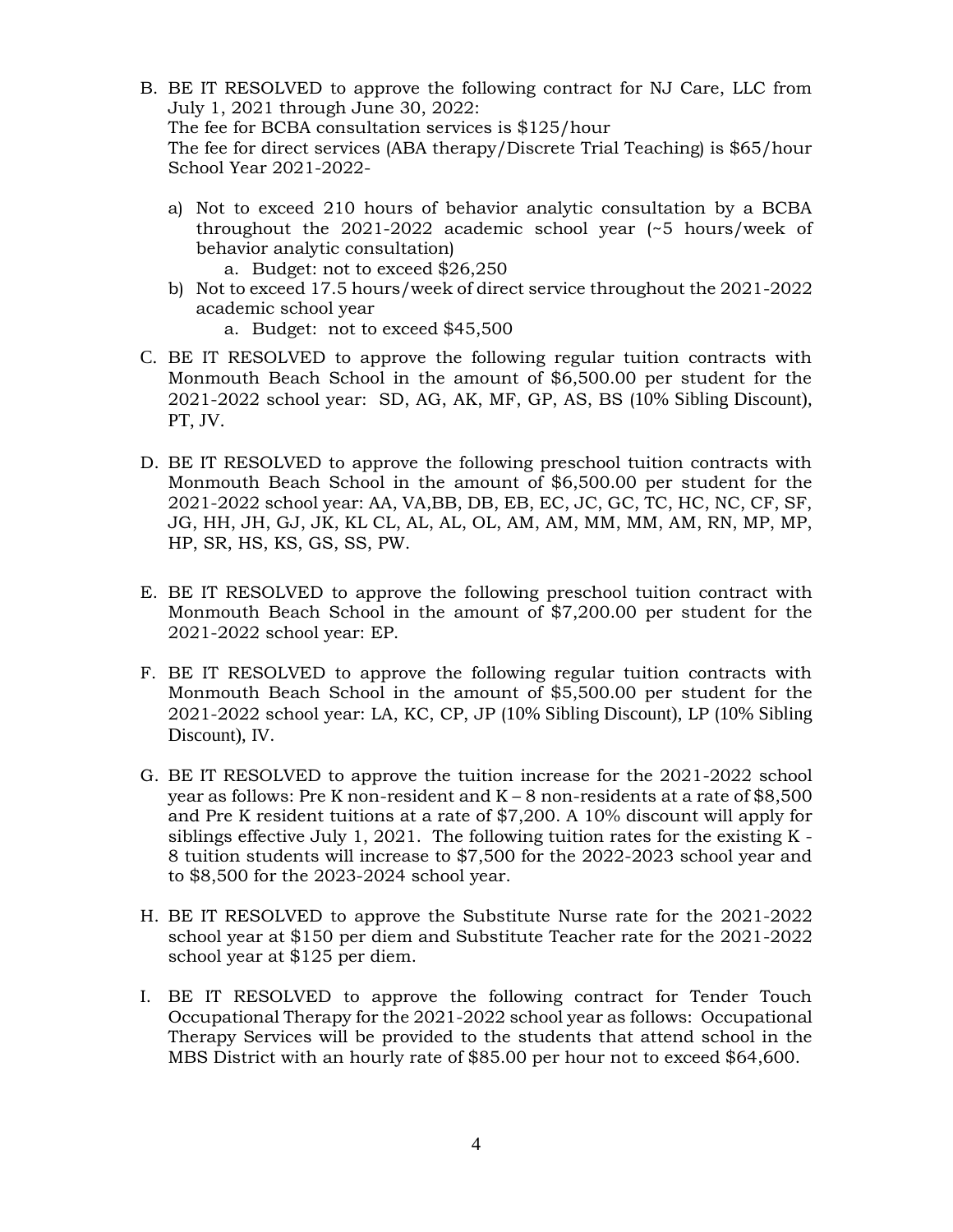- J. BE IT RESOLVED to approve the Shared Service Agreement between Monmouth Beach Board of Education and Long Branch Board of Education for Board Office duties/responsibilities at a cost of \$55,000 for the 2021-2022 school year, prorated as of September 1, 2021.
- K. BE IT RESOLVED to approve the Proximity Learning Contract for American Sign Language for grades PreK through 2 for the 2021-2022 school year at a cost of \$20,450 and ESSR 2 Funds will be utilized to pay for such service.

## **PERSONNEL**

Chair: Barbara Kay

Melanie Andrews, Chris Dudick, Aleksandra King

- A. BE IT RESOLVED to accept with regret the resignation of Christine Priest effective June 30, 2021 from her contracted position of School Social Worker.
- B. BE IT RESOLVED to approve Christine Priest to perform initial and social evaluations in accordance with the Child Study Team as a part time hourly employee for the 2021-2022 school year at a rate of \$65.00/hr, not to exceed 85 hrs. (\$5,525.00).
- C. BE IT RESOLVED to approve Amanda Mergner for tuition reimbursement per her Administrative Contract in the amount of \$2,000.00 for the Summer Course, Literacy for Students with Disabilities, at the Graduate School of Education at Rutgers University with a grade of B or better.
- D. BE IT RESOLVED to approve the revision to Denise Sullivan's salary from MA Step 20 to MA + 30 Step 20 of the MBTA approved contract for the 2021- 2022 school year.
- E. BE IT RESOLVED to approve the leave of absence for Meghan Vaccarelli for the 2021-2022 school year, utilizing 12 weeks of NJFLI beginning September 1, 2021 for 12 weeks and then an unpaid leave thereafter, returning to work on Wednesday, December 15, 2021.
- F. BE IT RESOLVED to accept, with regret, the resignation of Danielle DiCapri, effective July 7, 2021.
- G. BE IT RESOLVED to approve Michael McCue as a long term leave replacement teacher from September 1, 2021 through December 14, 2021 at the approved MBBOE Long Term Sub Rate of \$125.00 per day.
- H. BE IT RESOLVED to approve Susan Balina as a part time Instructional Aide for the 2021-2022 school year at an hourly rate of \$20.50/per hour
- I. BE IT RESOLVED to approve the following substitutes for the 2021-2022 School Year.

Diane Bettinger, Carole Costell, Kathleen Darby, Lauren Decker, Kathleen Denker, Deborah Doppelt, Madeline Ebinger, Charles Eibeler, Camryn Freglette, John Goode, Nicole Husar, Carol Kus, Michele Leite, Melanie Luebs, Nicole Madalone, Stephanie Mariani, Susan McDonald, Alberto Morello, Nancy Pavelka, Cathleen Sage, Joan Szabo, Ally Thomas, Jill Trimble, Lisa Unger, Jacqueline Van Wagner, Meredith Weinstein, Laura West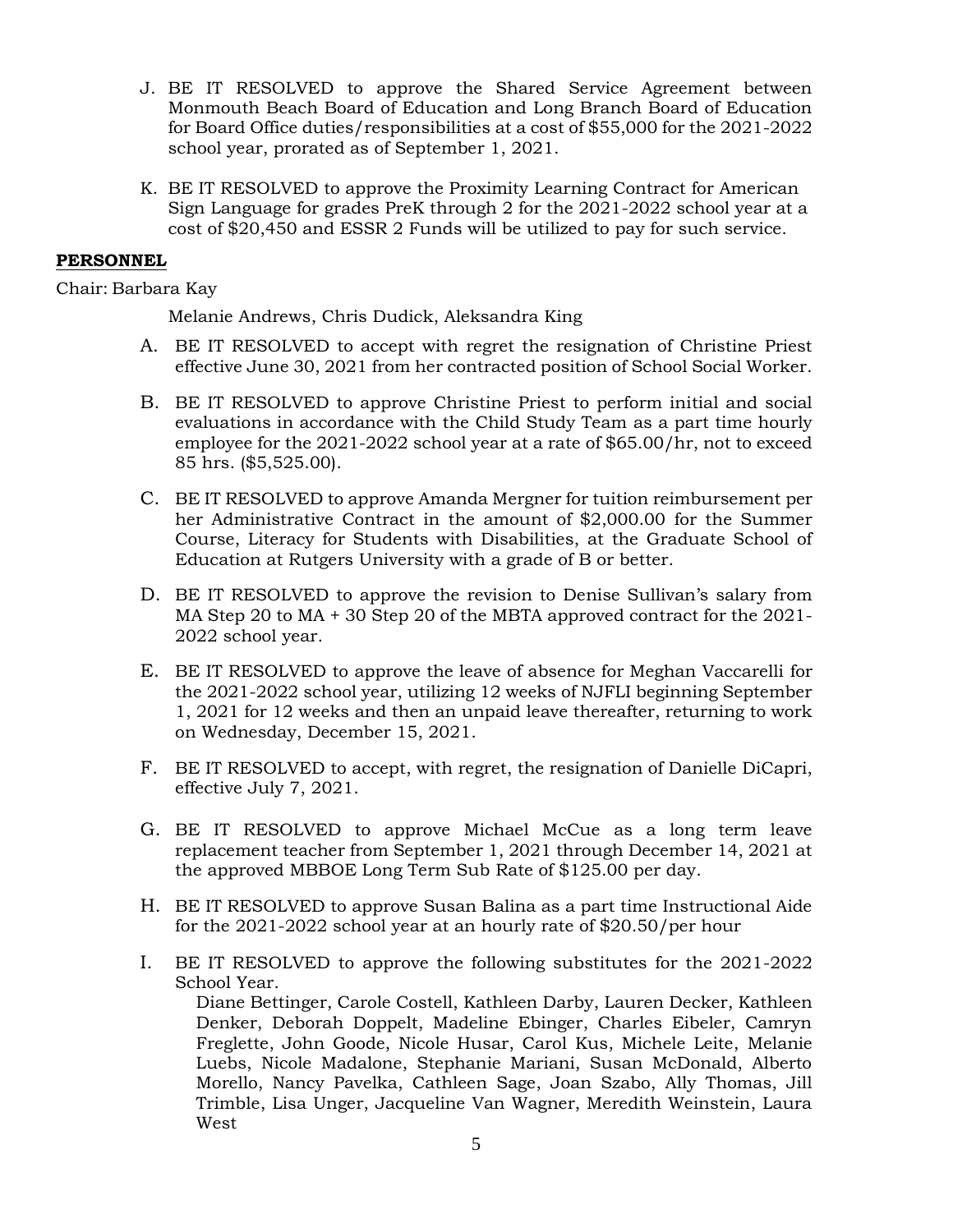- J. BE IT RESOLVED to accept with regret, the resignation of Joan Konopka, Assistant to the Board, effective August 20, 2021.
- K. BE IT RESOLVED to approve Brianne Mitchell, Art Teacher, from BA Step 2- 3 (.625) to BA Step 2-3 full time (1.00), \$57,700.00 effective for the 2021-2022 school year per the MBTA Contract.
- L. BE IT RESOLVED to approve Denise Sullivan to enroll in the following course: Educational Law and Policy at Monmouth University for the Fall 2021 semester, and subsequent tuition reimbursement upon completion of such course per the MBTA contract guidelines.
- M. BE IT RESOLVED to approve the following mentors for the following novice teachers:

Emily Olsen mentored by Jessica Clark Mary Alyce Turner mentored by Tracy Pennell

N. BE IT RESOLVED to approve the following stipends positions for the 2021- 2022 school year per the MBTA contract:

| Homework Club                  | Ciaglia, Brown, Turner (sub - DePalma)                                                                                                       |
|--------------------------------|----------------------------------------------------------------------------------------------------------------------------------------------|
| Student Council                | Silakowski                                                                                                                                   |
| 8 <sup>th</sup> Grade Advisors | Deininger, Clark                                                                                                                             |
| JNHS                           | Sullivan                                                                                                                                     |
| Talent Show                    | Murray, Gordon                                                                                                                               |
| Camp Bernie                    | If trip occurs there will be 6 chaperones per trip;<br>M. Kammerer, Rossi, Vastano, Gillick, Mahoney,<br>McMahon, Murray, Silakowski, MacKay |
| Play                           | Rossi                                                                                                                                        |
| Dances                         | Turner, Pietz, Rossi                                                                                                                         |
| <b>SCiP Committee Members</b>  | Poznak, Vaccarelli, Gervolino, Gallo, Rossi,<br>Maxcy, Mergner, Alfone                                                                       |
| Band/Chorus                    | Rossi                                                                                                                                        |
| <b>Cross Country</b>           | M. Kammerer, Mahoney                                                                                                                         |
| Basketball Supervision         | Mr. Kammerer, (Mahoney – sub)                                                                                                                |
| Tennis                         | Silakowski                                                                                                                                   |
| Baseball                       | Kammerer                                                                                                                                     |
| Softball                       | Mahoney                                                                                                                                      |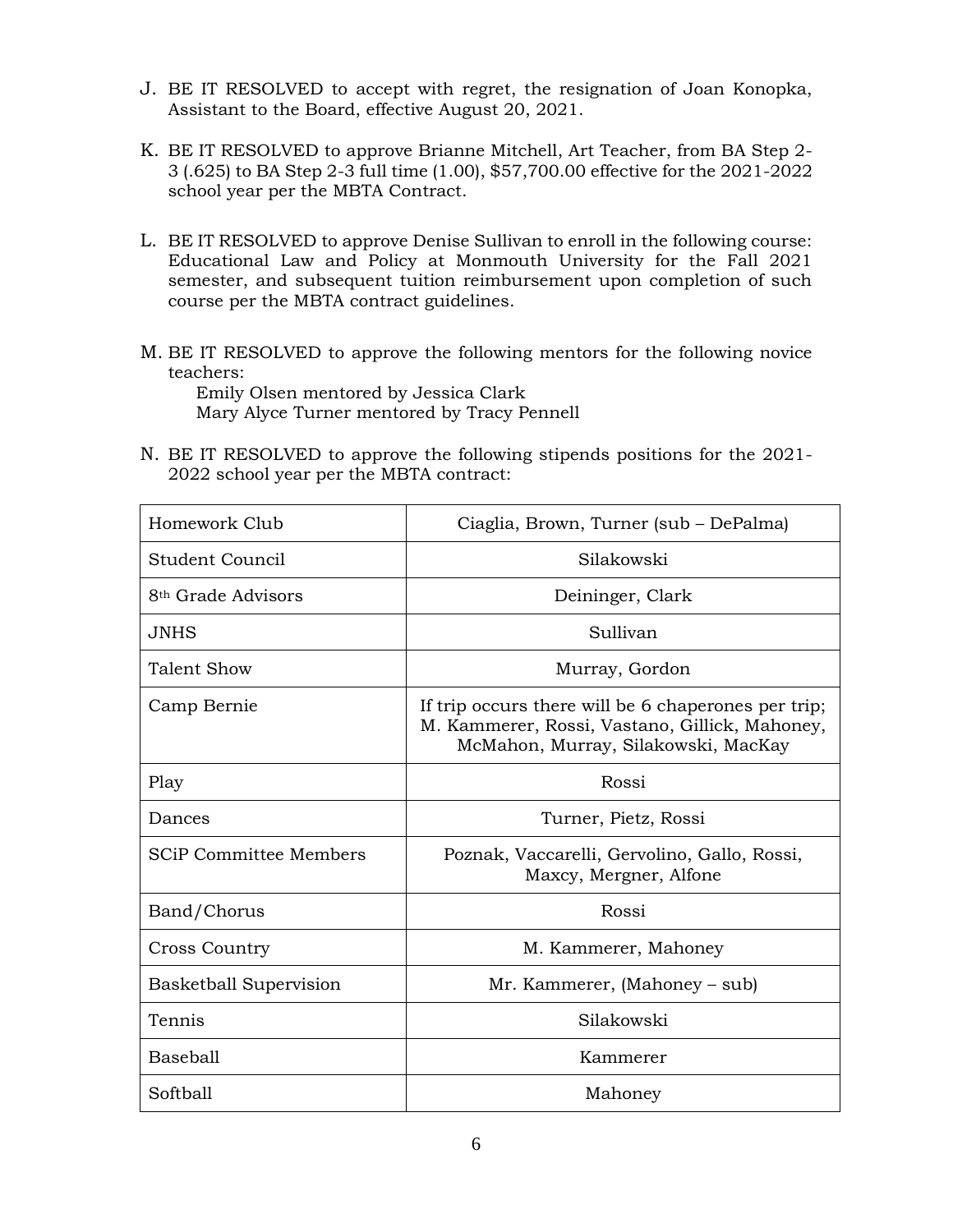| Boys' Basketball  | Vincelli                                    |  |
|-------------------|---------------------------------------------|--|
| Girls' Basketball | YBD                                         |  |
| Yearbook          | Poznak                                      |  |
| IR&S Committee    | Zayko, Gallo, Clark, MacKay, Tuzzo, Gillick |  |
| Field Hockey      | DePalma                                     |  |
| Cheerleading      | Nancy Pietz                                 |  |

- O. BE IT RESOLVED to approve Amanda Correia from Monmouth University to complete Clinical Teacher Practice from September 7, 2021 through December, 2021 in the fourth grade.
- P. BE IT RESOLVED to approve Gabriella Estrada from Monmouth University to complete Clinical Teacher Practice from September 7, 2021 through December, 2021 in the Pre-K through 8 music classrooms.

## **CURRICULUM AND INSTRUCTION**

Chair: Chris Dudick

- A. BE IT RESOLVED to approve Monmouth Beach School District's Mentoring Plan for the 2021-2022 school year.
- B. BE IT RESOLVED to approve Monmouth Beach School District's Professional Development Plan for the 2021-2022 school year.
- C. BE IT RESOLVED to approve the following Assessment Schedule for the 2021- 2022 school year:

| <b>Start Strong Assessment-ELA</b>                     | September<br>28 | 4th - 8th Grade<br>(To be administered during ELA<br>block)             |
|--------------------------------------------------------|-----------------|-------------------------------------------------------------------------|
| <b>Start Strong Assessment-Math</b>                    | September<br>29 | 4th - 8th Grade<br>(To be administered during Math)<br>Block)           |
| <b>Start Strong Assessment-</b><br><b>Science</b>      | September<br>30 | 6th Grade<br>(To be administered during the<br>Science Block)           |
| <b>InView Cognitive Abilities</b><br><b>Assessment</b> | October 6       | 2nd Grade and 5th Grade<br>(To be administered during the ELA<br>Block) |

D. BE IT RESOLVED to approve Tracy Pennell to attend the SEL Course: Cultivating Character in Kids at a cost of \$250.00.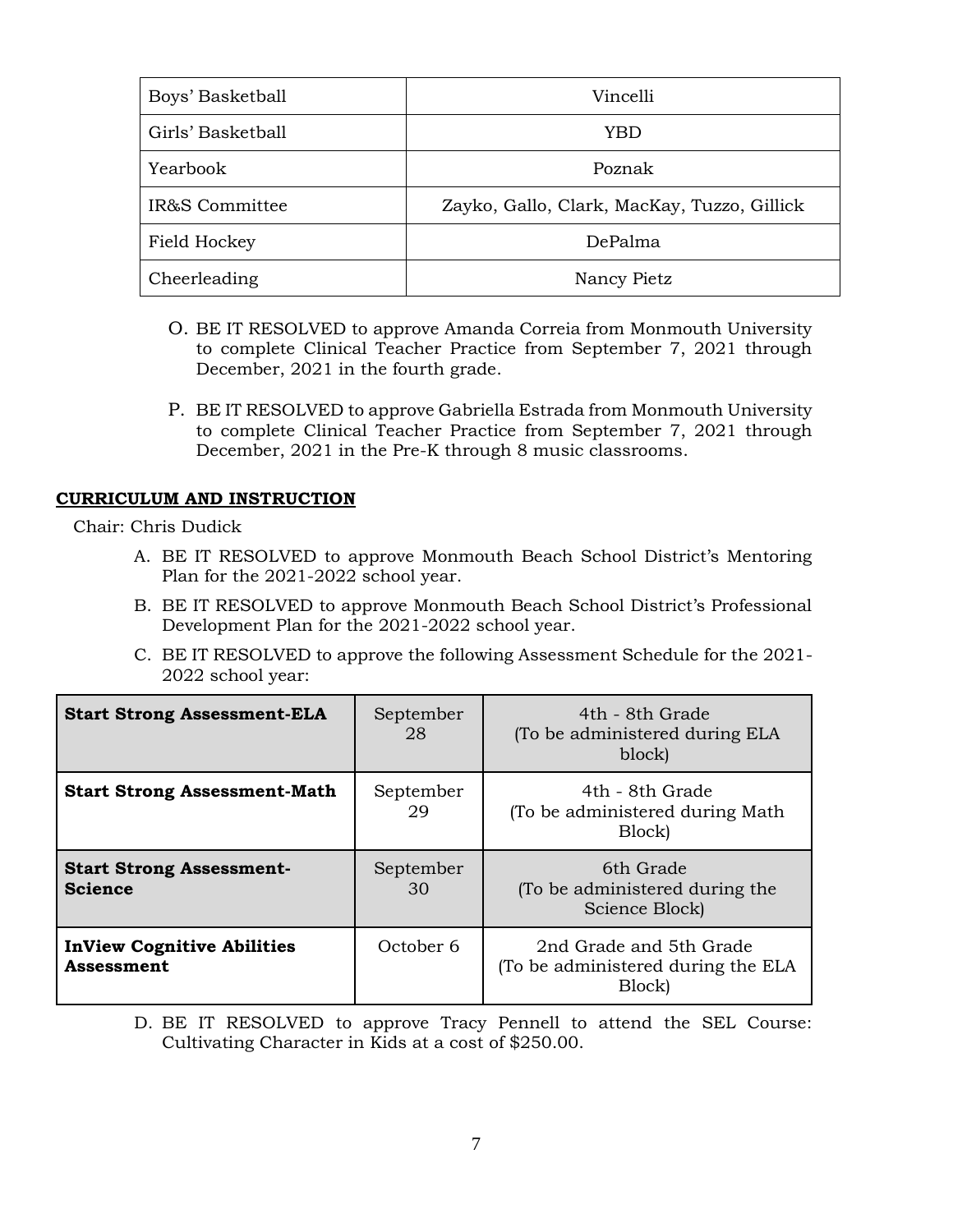E. BE IT RESOLVED to approve the contract between Reading Writing Project Network and Monmouth Beach Board of Education for professional development services to be rendered by the Network to the district on August 18 and August 20, 2021 for K – 8 grades at a cost of \$12,000.

# **BUILDING AND GROUNDS**

Chair: Vincent Sasso

Ken Marowitz, Boyd Decker, Joseph Vecchio

# **POLICY**

Chair: Melanie Andrews

BE IT RESOLVED to approve the second read of the following policies: P0131 Bylaws, Policies and Regulations (Revised) P1521 Educational Improvement Plans (Abolished) P2421 Vocational and Technical Education (Abolished) P2421 Career and Technical Education (Revised) P3134 Assignment of Extra Duties (Revised) P&R3142 Nonrenewal of Nontenured Teaching Staff Members (Revised) P&R3221 Evaluation of Teachers (Revised) P&R3222 Evaluation of Teaching Staff Members, Excluding Teachers and Administrators (Revised) P&R3223 Evaluation of Administrators, Excluding Principals, Vice Principals, and Asst. Principals (Revised) P&R4146 Nonrenewal of Nontenured Support Staff Member (Revised) P&R6471 School District Travel (Revised) P8561 Procurement Procedures for School Nutrition Programs (Revised)

# **GENERAL ITEMS**